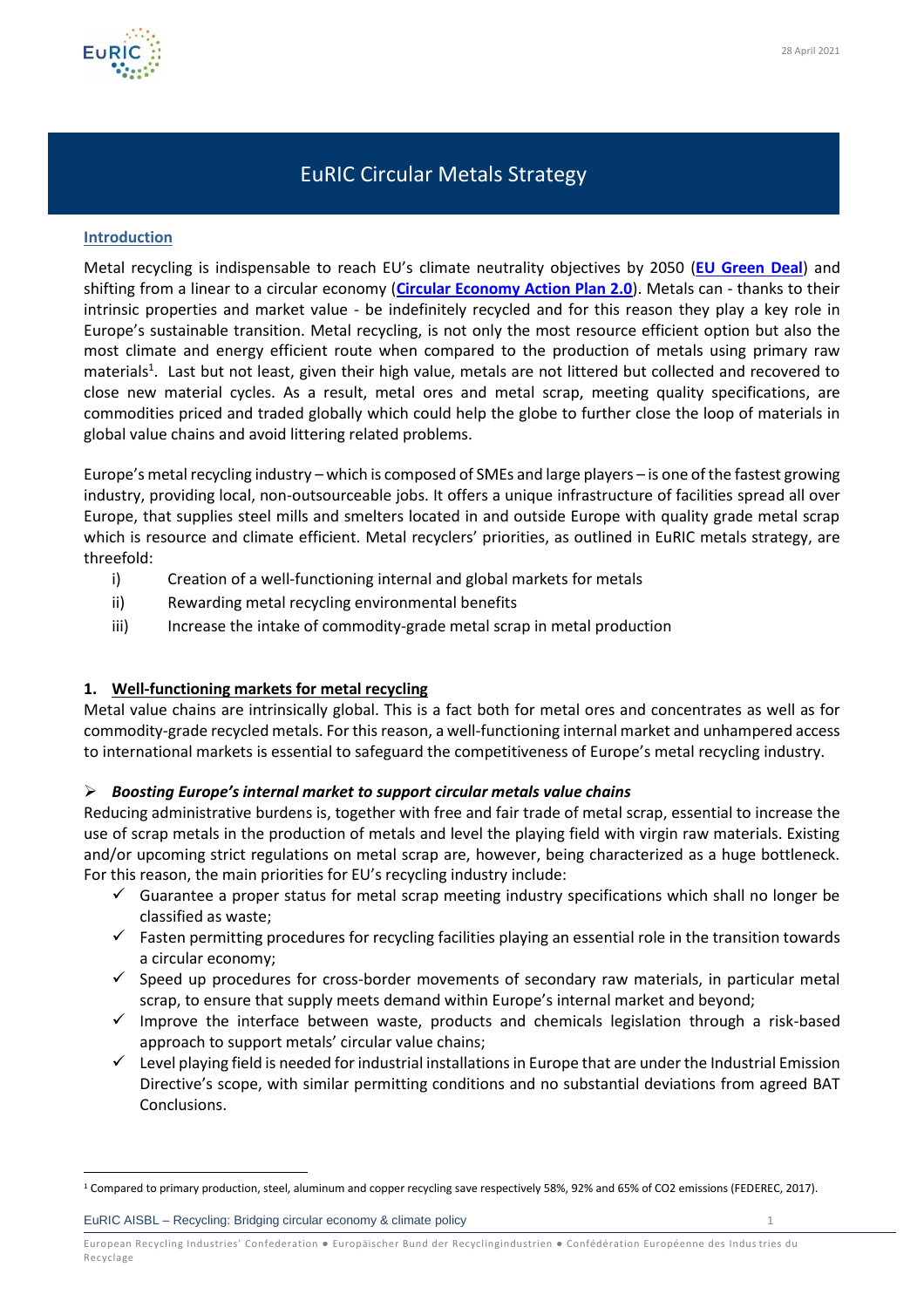

# ➢ *Upholding free and fair trade to uphold the competitiveness of Europe's metal recycling strategy*

Metal scrap is a major commodity priced on metal exchange market and traded globally alike primary raw materials. Scrap supply in Europe is driven by the large quantity of end-of life products containing metals recovered on an annual basis (e.g., construction and demolition waste, packaging and end of life vehicles (ELVs) etc.). However, although Europe's reserve of metal scrap is significant, metal demand remains largely driven by other parts of the world, in particular Asia benefiting from more dynamic building sectors or more recently installed capacities designed for secondary raw materials. Increased demand of metal scrap from all corners of the globe has allowed the EU-28 to become the world's largest steel scrap exporter. Only in 2019, exports of steel scrap from the EU accounted for around 22 million tons (BIR, 2020). Yet, the apparent domestic supply of steel scrap accounting for the steel scrap used in Europe (87.5 million tons) remains significantly positive which demonstrates **that there is no secondary raw materials shortage in Europe.**

**Free, fair and sustainable trade is therefore instrumental in achieving a truly circular economy, preserving the environment and protecting human health – at both global and EU level**. Restricting exports of commodity-grade metal scrap classified as waste would be utterly counter-productive to achieve Europe's new Circular Economy Action Plan and will substantially undermine the competitiveness of Europe's metal recycling industry. International trade of commodity-grade metal scrap is not only necessary to cope with the imbalance between supply and demand, but also to avoid littering related problems – as it is currently the case for other materials. Should export restrictions, rooted in the revision of the Waste Shipment Regulation, affect the international trade of recycled metals - classified as waste, this will result in far-reaching negative impacts including:

- $\checkmark$  Decreasing the value of metal scrap which, in turn, will affect collection and recycling rates as well as the ability of recycling companies to invest and scale up capacities, with a real risk of fueling the landfilling of artificially depreciated assets;
- ✓ Hampering circular value chains at a European and global level which reduce greenhouse gas emissions thanks to recycled materials lower carbon footprint;
- $\checkmark$  Lead to the destruction of local jobs, in SMEs and large operators spread across Europe, for which unhampered access to international markets is essential to balance supply and demand and remain competitive.

## **2. Rewarding metal recycling environmental benefits**

As also highlighted in [EuRIC Metal Recycling Factsheet \(2020\),](https://www.euric-aisbl.eu/position-papers/item/335-euric-unveils-metal-recycling-brochure) metal recycling brings substantial environmental benefits. These benefits include:

- $\checkmark$  Using steel scrap in the production process reduces CO<sub>2</sub> emissions by 58%;
- $\checkmark$  Recycling steel saves 72% of the energy needed for primary production (i.e., 4,697 kWh per ton);
- $\checkmark$  Recycling one ton of steel saves 1.4 tons of iron ore, 0.8 tons of coal, 0.3 tons of limestone and additives, and 1.67 tons of  $CO<sub>2</sub>$ ;
- $\checkmark$  In 2018, 157 million tons of CO<sub>2</sub> were saved in the EU by recycling 94 million tons of scrap, an equivalent amount to all automobiles circulating in France, Great Britain and Belgium;
- ✓ Using recycled steel to make new steel reduces air pollution by 86%, water use by 40%, and water pollution by 76%.

Metal recycling environmental benefits, in terms of resource, GHG emission and energy savings, are not internalized by market prices. To level the playing field with virgin materials and boost circular metal value chains would require substitution of primary raw materials with raw materials coming from recycling in production processes, as much as technically and economically feasible. This however will not be possible without suitable incentives which besides rewarding the above referred benefits will also help to:

- $\checkmark$  Pull the demand for recycled metal;
- $\checkmark$  Boost investments in new sorting, processing and production technologies and;
- $\checkmark$  Achieve or exceed EU-wide recycling targets.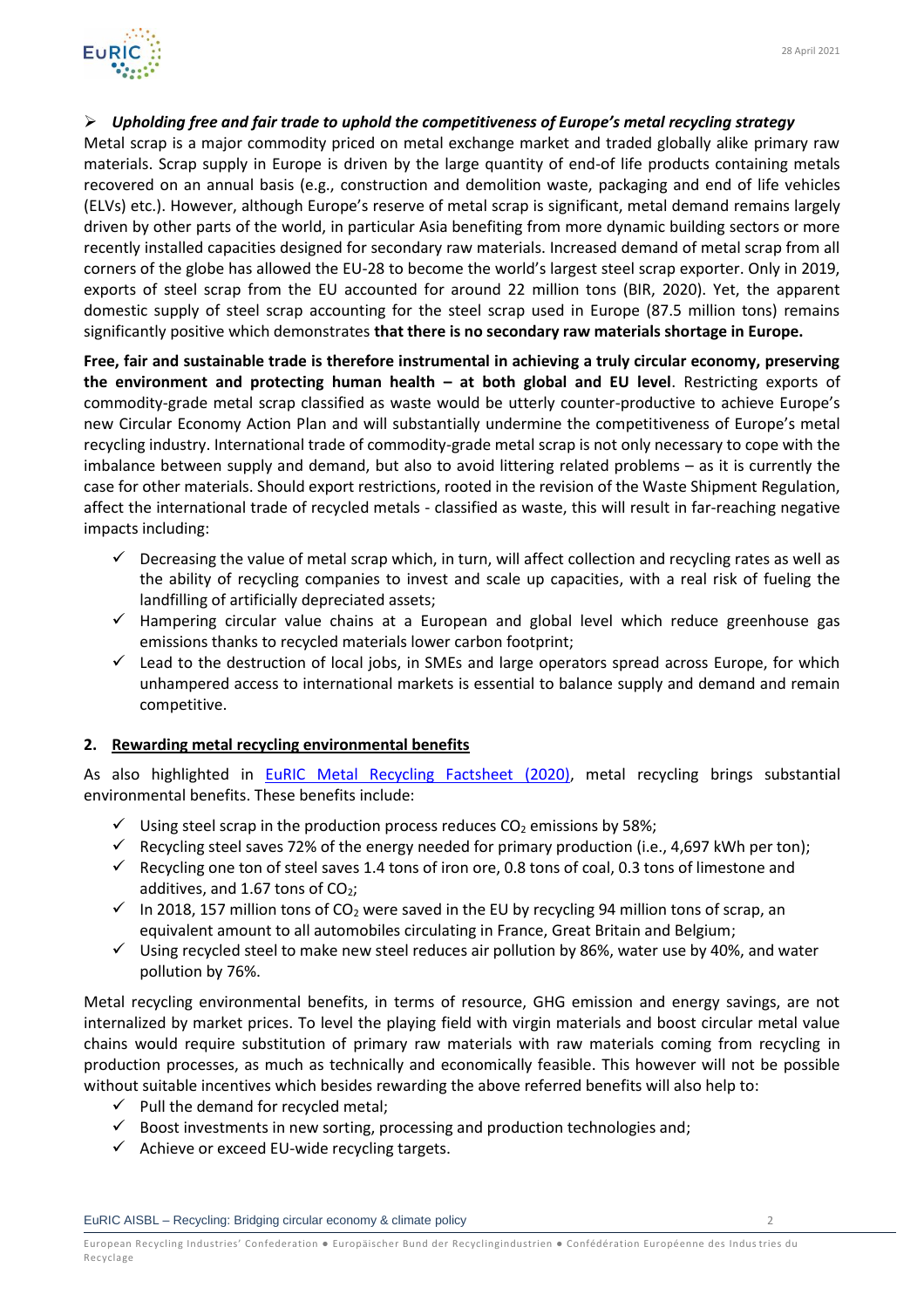

**Such incentives** which would bring the EU a step closer to achieving the targets of the New CEAP and EU Green Deal, are indicative since they tackle different market failures and should support the entire circular metals value chain to boost the metals sector in Europe.

- ✓ **Mandatory recycled content:** could increase demand for recycled materials and as a consequence scale up low-carbon circular metal value chains as well as increase investments in R&D<sup>23</sup>;
- ✓ **Circular VAT:** VAT promoting circular activities would be a powerful tool both to reward in prices the benefits of products made of recycled materials and to boost consumers' sustainable choices
- ✓ **Carbon border adjustment:** would ensure that the price of imports reflect more accurately their carbon content;
- ✓ **Label and standards:** for example, labels that document the proportion of recycled materials in a product, will ensure that properly documented use of scrap metals can be reported, and used to pull the demand for recycled materials $^{45}$ ;
- ✓ **Credits for End Use of Recycled Metals:** would allow those who use a higher proportion of secondary materials to generate credits and then sell them to the end users of primary material. This would lead to an increase in scrap demand;
- ✓ **Credits for End Use of Recycled Metals linked to the EU-ETS:** this would incentivize recycling by integrating recycling-related  $CO<sub>2</sub>$  avoided emissions into the allowance of EU ETS emission quotas allocated to the steel or aluminium industry;
- ✓ **Scrap subsidies:** would be defined as conditional transfers of money from governments to enterprises. In the present cases it could be conditioned by the intake of recycled material by scrap downstream users;
- ✓ **R&D subsidies:** would result in the use of more sophisticated sorting and processing technologies and hence in the creation of a higher quality secondary raw material.

# **3. Increase the uptake of commodity-grade metal scrap in metal production**

Increasing the use of metals coming from recycling is crucial and could help the European Union to come a step closer at achieving its ambitious but necessary set of policy initiatives that have already been or are yet to be published in the years to come. This is even more relevant considering Europe's shortage of natural resources such as iron ore, aluminium, copper etc., and its import dependency on these same materials. Increasing the use of metals coming from recycling will not only help the EU to become more circular and independent in the near future but will also reduce the generation of GHG – and in particular of  $CO<sub>2</sub>$  - through mining and shipping related activities. Research has shown that at EU level available steel scrap for example, **could cover a remarkable 85%** of the EU's steel demand by **2050<sup>6</sup>** . Due to Europe's reliance on iron ore and failure at incentivizing the use of steel scrap, the above percentage is however unlikely to be reached. By taking into consideration that in the EU the current intake of steel scrap is at best 55% of crude steel production<sup>7</sup>, it can be deduced that scrap metals are under-utilized<sup>8</sup>. **This is why scrap use is currently largely dependent on the demand of the importing countries such as Turkey for steel and China for copper and aluminium, just to name a few.**

Although the demand of secondary raw materials in metal production seems to be static in the EU, this could rapidly change in the near future. This has been proven to be possible by the United Stated which not only showed an increase in the share of electric arc furnace (EAF) in steelmaking (around 47% during the last

<sup>4</sup> Pothen F., Growitsch C., Engelhardt J., Reif C., Brock L.V. (2020), External Costs and Fair Competition in the Global Value Chains of Steelmaking, Fraunhofer-Institute for

<sup>7</sup> BIR (2020), World Steel Recycling in figures 2015-2019, Steel scrap – a raw material for steelmaking, 11th edition, Bureau of International Recycling.

EuRIC AISBL – Recycling: Bridging circular economy & climate policy 3

<sup>2</sup> FEDEREC (2020), Mesures de relance économique des entreprises du recyclage dans le contexte de crise sanitaire COVID-19

<sup>3</sup> EuRIC (2019), Top 5 priorities of the recycling Industry for the period 2019-2024. Brochure. Accessed at: https://www.euric-aisbl.eu/position-papers

Microstructure of Materials and Systems IMWS Center for Economics of Materials CEM in Halle (Saale), report for the German Steel Recycling Association - Bundesvereinigung Deutscher Stahlrecycling- und Entsorgungsunternehmen e.V. (BDSV).

<sup>5</sup>Hogg D., Sherrington C. (2012), Analysis of Tradable Recycling Credit Systems: Review of Existing Policies and Consideration of Potential Policy Mechanisms, report for EFR and EUROMETREC.

<sup>6</sup> Material Economics (2018), The Circular Economy – A powerful force for climate action – transformative innovation for prosperous and low-carbon industry, report.

<sup>8</sup> Scrap metals to remain underutilised despite availability and rising demand - Using aluminium and steel scrap could reduce emissions by up to 600 Mt each annually, 26 [November 2020, Wood Mckenzie.](https://www.woodmac.com/press-releases/scrap-metals-to-remain-underutilised-despite-availability-and-rising-demand/)